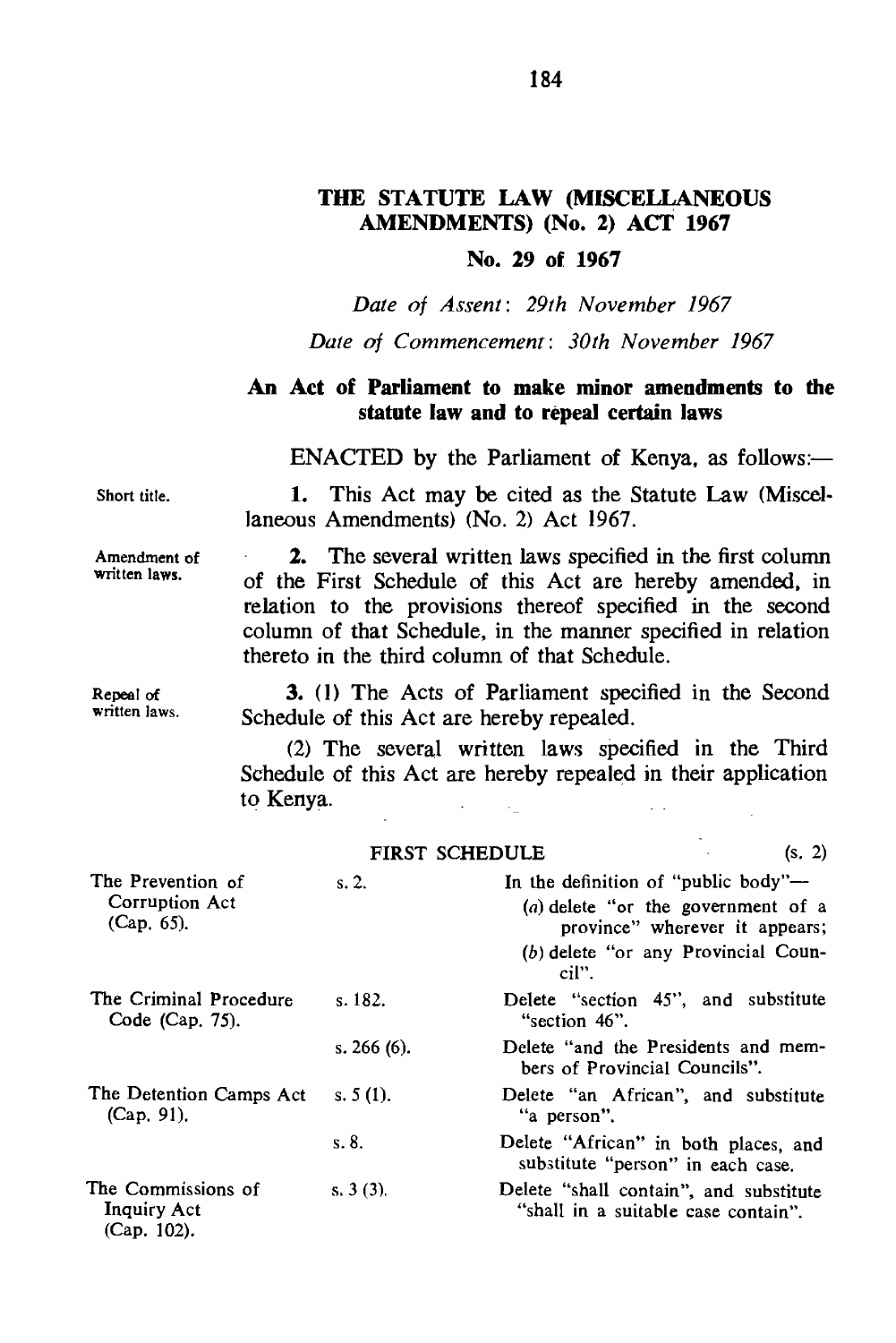# **1967** Statute Law (Miscellaneous Amendments) (No. 2) **No. 29**

| FIRST SCHEDULE-(Contd.)                                                               |                       |                                                                                                                                                                                                                     |  |  |
|---------------------------------------------------------------------------------------|-----------------------|---------------------------------------------------------------------------------------------------------------------------------------------------------------------------------------------------------------------|--|--|
| The Special Districts<br>(Administration) Act<br>(Cap. 105).                          | s. 2(1).              | Delete, and substitute-<br>(1) This Act shall apply to all<br>areas to which the Minister may, by<br>order, apply it.                                                                                               |  |  |
|                                                                                       | s. 2(2).              | Delete "Provincial Council" and sub-<br>stitute "Minister".                                                                                                                                                         |  |  |
|                                                                                       | s. $8(2)$ .           | Delete "regional fund", and substitute<br>"consolidated fund".                                                                                                                                                      |  |  |
|                                                                                       | ss. 10 (7) and<br>11. | "Province",<br>substitute<br>and<br>Delete<br>"Government".                                                                                                                                                         |  |  |
|                                                                                       | s. $15(1)$ .          | Delete the proviso, and substitute-                                                                                                                                                                                 |  |  |
|                                                                                       |                       | Provided that an order shall not<br>be made requiring a person to reside<br>outside the district in which he nor-<br>mally resides, except with the prior<br>approval in writing of the Provincial<br>Commissioner. |  |  |
|                                                                                       | s. $17(1)$ .          | Delete "to another place within the<br>province", and substitute "from such<br>district or area".                                                                                                                   |  |  |
|                                                                                       | s. $17(4)$ .          | Delete "within the province".                                                                                                                                                                                       |  |  |
|                                                                                       | s. 19 $(1)(c)$ .      | Delete "Provincial Council", and sub-<br>stitute "President".                                                                                                                                                       |  |  |
|                                                                                       | s. $19(3)$ .          | Delete "Regional".                                                                                                                                                                                                  |  |  |
|                                                                                       | s. 32.                | Delete "Provincial Council", and sub-<br>stitute "Minister".                                                                                                                                                        |  |  |
|                                                                                       | $\sim$ s. 33.         | Delete "Provincial Council", and sub-<br>stitute "Permanent Secretary of the<br>Ministry".                                                                                                                          |  |  |
|                                                                                       | s.34.                 | Delete "Provincial Council" and sub-<br>stitute "Minister".                                                                                                                                                         |  |  |
|                                                                                       | s.36.                 | Delete "Provincial Council in respect<br>of a province", and substitute<br>"Minister".                                                                                                                              |  |  |
| The Public Collections $Act$ s. 2 (1).<br>$Cap. 106$ .                                |                       | In the definition of "collection", delete<br>"public places" and "public meet-<br>ings", and substitute "a public place"<br>and "a public meeting" respectively.                                                    |  |  |
| The Liquor Licensing Act s. 3.                                                        |                       | Delete the definition of "meal".                                                                                                                                                                                    |  |  |
| (Cap. 121). $S_2$ 8.<br>della constanza più alle co-                                  |                       | Delete subsections (3) and (4), and<br>substitute two new subsections as<br>follows-                                                                                                                                |  |  |
| mark in ACDs to overlook at 100<br>Land of Montfor<br>後にしゃ hour to sin down in int in |                       | (3) The president of a licensing<br>court shall, not less than twenty-one<br>days before a meeting of the court                                                                                                     |  |  |
| immy ad" findΩα ad lett rif i i                                                       |                       | at which applications for licences are<br>to be considered, by notice in the                                                                                                                                        |  |  |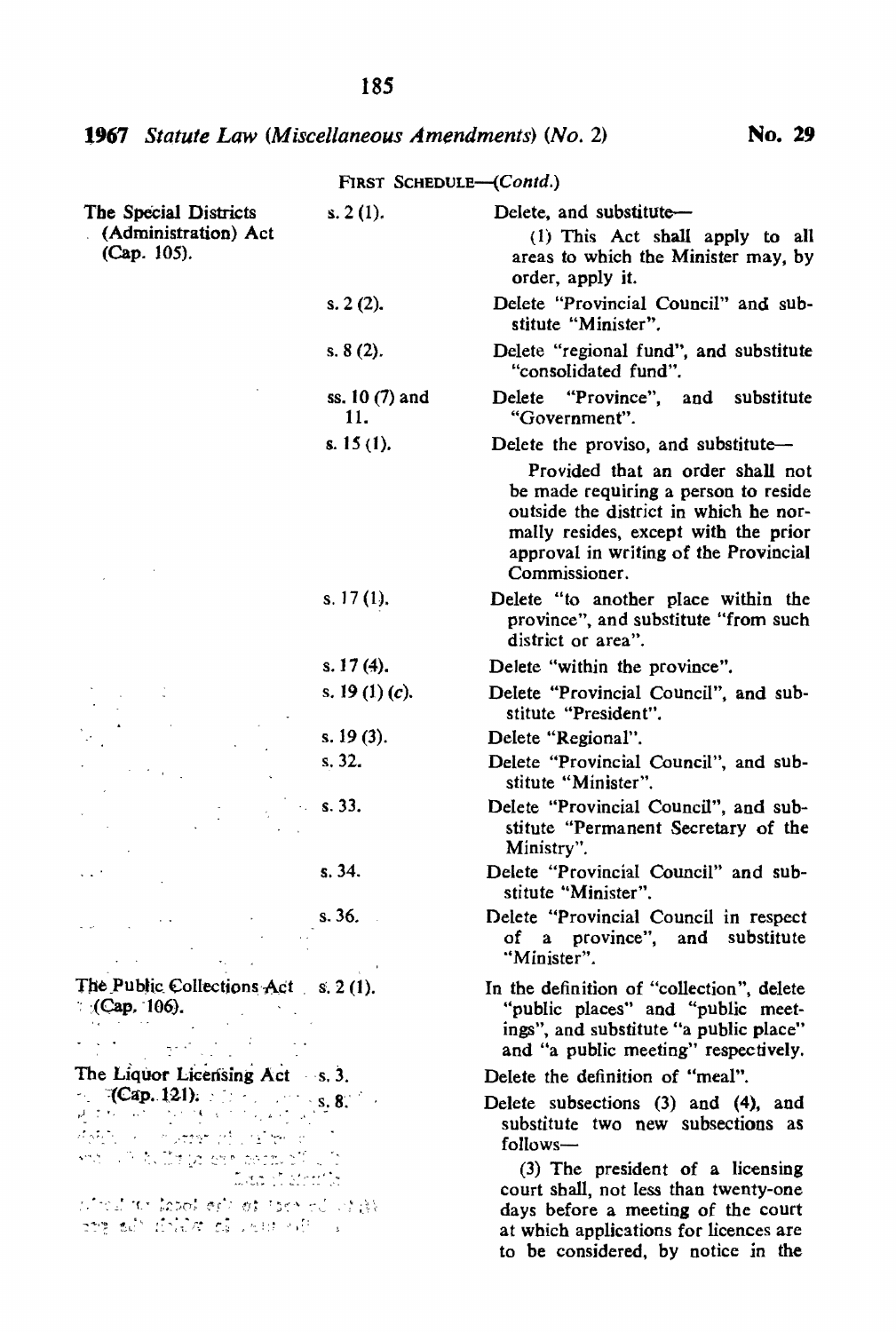$(Cap. 121)$ -Contd.)

The Liquor Licensing Act s.8. Gazette, specify the time, date and place of the meeting, and, for each district which lies wholly or partly within the licensing area of the court, the address of the District Commissioner's office at which a notice setting forth the names of the applicants, the types of licences applied for and the premises in respect of which the licences are applied for may be inspected.

> (4) 'The president of a licensing court shall, not less than twenty-one days before a meeting of the court at which applications for licences are to be considered, prepare a notice setting forth the names of all applicants, the types of licences applied for, the premises in respect of which the licences are applied for and the time, date and place of the meeting, and shall forthwith cause a copy of such notice-

- $(a)$  to be published, at the office of the District Commissioner, in each district which lies wholly or partly within the licensing area of the court, for a period of not less than twenty-one consecutive days immediately preceding the day of the meeting;
	- (b) to be posted in some conspicuous place at or near the licensing court premises;
	- (c) to be sent to every member of the iicensing court;
	- (d) to be sent to the Commissioner of Police, or to such police officer as the Commissioner of Police may have notified the president that he has appointed to receive it on his behalf;
	- (e) to be sent to the medical officer of health of the district in which the premises in respect of which the licences are applied for are situated; and
- (f) to be sent to the local authority of the area in which the pre-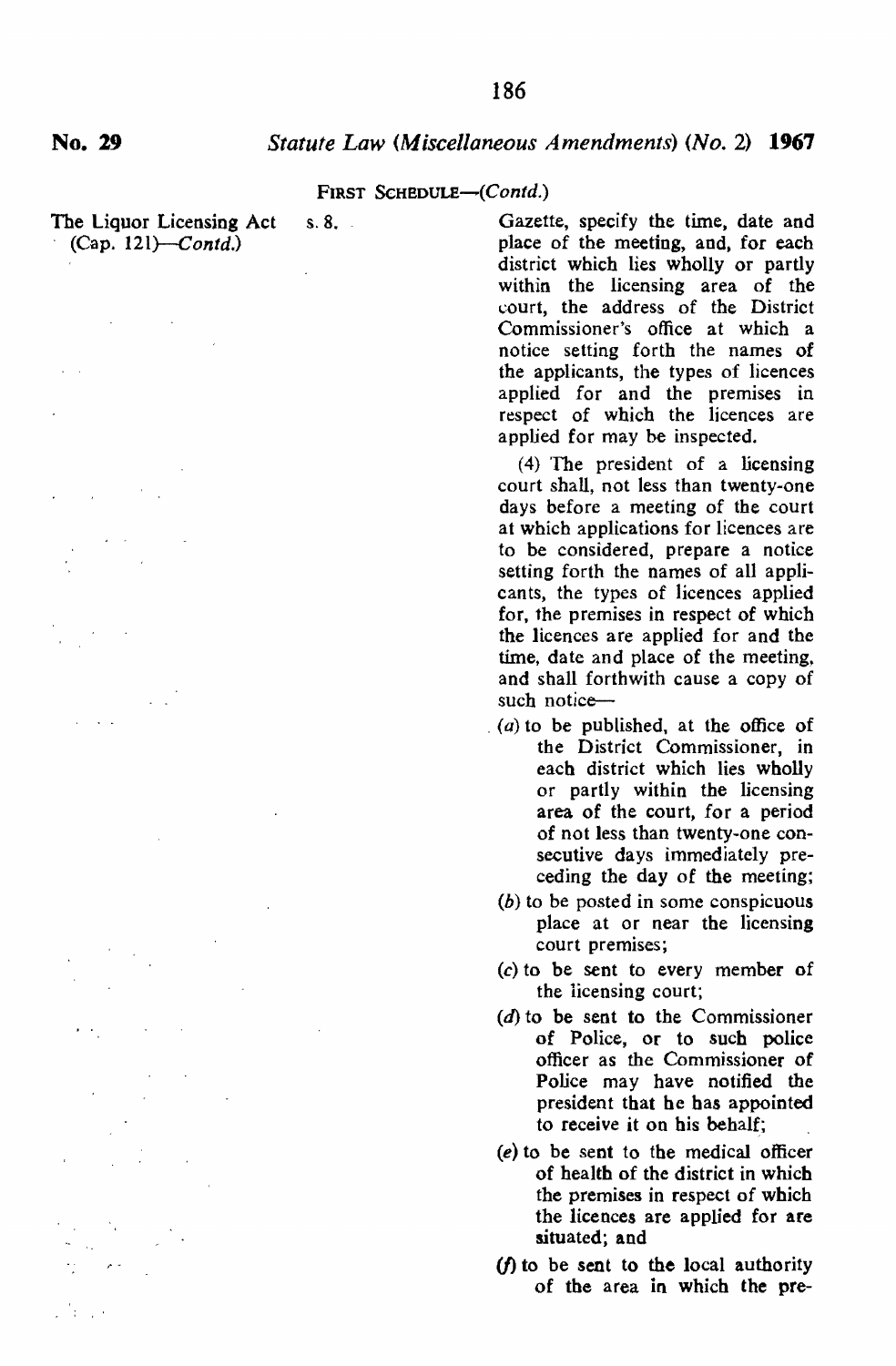The Liquor Licensing Act  $s. 8$ .  $(Cap. 121)$ - $Contd.$ )

s.19.

"

The African Liquor Act (Cap, 122). *s.8.*  mises in respect of which the licences are applied for are situated.

- Delete "forwarded to the District Commissioner", and substitute "published at the office of the District Commissioner".
- Insert "for a period of not less than twenty-one days" immediately before "a return signed by him",

Delete subsection  $(2)$ , and substitute-

(2) The chairman of a licensing board shall-

- (a) not less than twenty-eight days before a sitting of the board at which applications for licences to be considered-
	- (i) specify, by notice in the Gazette, the time, date and place of the sitting, and the address of the office of the District Commissioner, within the licensing area of the board, where a notice setting forth the names of the applicants and the premises in respect of which the licences are applied for may be inspected;
	- (ii) prepare a notice setting forth the names of all applicants, the premises in respect of which the applications are made and the time, date and place of the sitting, and<br>forthwith cause such forthwith cause such notice to be published at the office of the District Commissioner within the licensing area of **the**  board, for a period of not less than twenty-one consecutive days immediately preceding the day of the sitting; and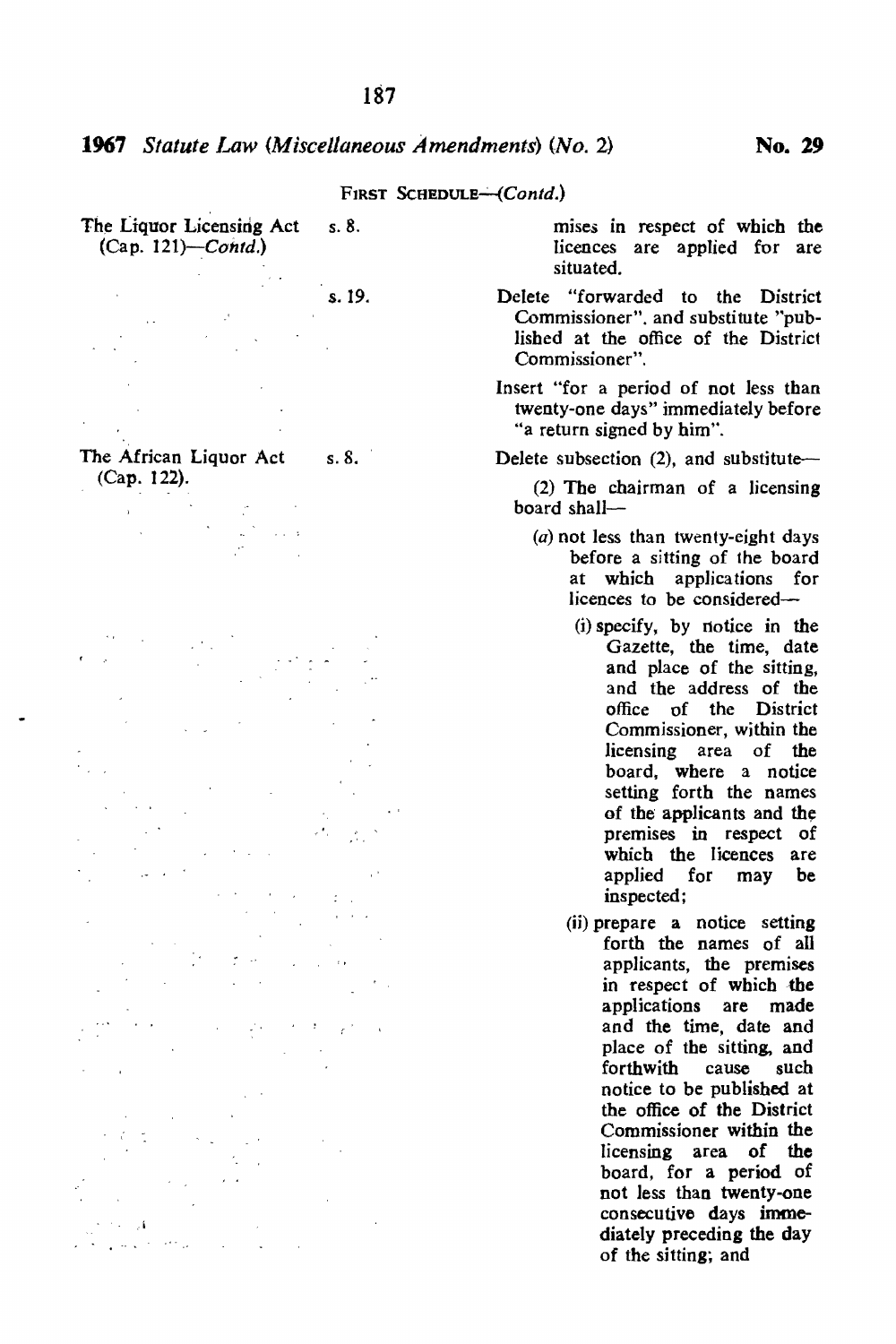| No. 29                                                                                                                                                                                                                                                                                 |               | Statute Law (Miscellaneous Amendments) (No. 2) 1967                                                                                                                                                                                                                                                                                                                                                                                                                                                                                           |  |  |  |
|----------------------------------------------------------------------------------------------------------------------------------------------------------------------------------------------------------------------------------------------------------------------------------------|---------------|-----------------------------------------------------------------------------------------------------------------------------------------------------------------------------------------------------------------------------------------------------------------------------------------------------------------------------------------------------------------------------------------------------------------------------------------------------------------------------------------------------------------------------------------------|--|--|--|
| FIRST SCHEDULE-(Contd.)                                                                                                                                                                                                                                                                |               |                                                                                                                                                                                                                                                                                                                                                                                                                                                                                                                                               |  |  |  |
| The African Liquor Act<br>$(Cap. 122)$ - $(Contd.)$                                                                                                                                                                                                                                    | s.8.          | $(b)$ within seven days after any<br>sitting of the board at which<br>applications for licences have<br>been considered, cause to be<br>published at the office of the<br>District Commissioner within<br>the licensing of the board, for<br>a period of not less than<br>twenty-one days,<br>a return<br>signed by him specifying the<br>names and addresses of all<br>persons to whom, and the<br>situation of the premises in<br>respect of which, licenses<br>have been granted, renewed,<br>transferred or suspended at<br>that sitting. |  |  |  |
| The Births and Deaths<br><b>Registration Act</b><br>(Cap. 149).                                                                                                                                                                                                                        | s. 30.        | Delete.                                                                                                                                                                                                                                                                                                                                                                                                                                                                                                                                       |  |  |  |
| The Government Lands<br>Act (Cap. 280).                                                                                                                                                                                                                                                | s. $107(2)$ . | Delete "section 95 of the Municipalities"<br>Act, section 137 of the Local<br>Government (County Councils) Act,<br>1952, section 112 of the Local<br>Government (District Councils) Act<br>or section 19 of the Townships Act,<br>as the case may be,", and substitute<br>"section 21 of the Rating Act".                                                                                                                                                                                                                                     |  |  |  |
| The Registration of Titles<br>Act (Cap. 281).                                                                                                                                                                                                                                          | s. 33(2).     | Delete "section 95 of the Municipalities<br>Act. section 137 of the Local<br>Government (County Councils) Act,<br>1952, section 112 of the Local<br>Government (District Councils) Act<br>or section 19 of the Townships Act<br>(as the case may be)", and substitute<br>"section 21 of the Rating Act".                                                                                                                                                                                                                                      |  |  |  |
| The Rent Restriction Act<br>(Cap. 296).                                                                                                                                                                                                                                                | s. 4(1).      | Delete paragraph $(b)$ of the definition<br>of "standard rent", and substitute-<br>$(b)$ in relation to a furnished dwelling<br>house---<br>$(i)$ if on the 1st January 1965 it                                                                                                                                                                                                                                                                                                                                                               |  |  |  |
|                                                                                                                                                                                                                                                                                        |               | was let, the rent at which<br>it was lawfully so let;                                                                                                                                                                                                                                                                                                                                                                                                                                                                                         |  |  |  |
| state of the state and<br>せほう こうしゅうどうぶつ<br>أفرق والمتوافق المراد<br>$\label{eq:2} \mathcal{L}^{\mathcal{A}}\left(\mathcal{L}^{\mathcal{A}}\right) = \mathcal{L}^{\mathcal{A}}\left(\mathcal{L}^{\mathcal{A}}\right) = \mathcal{L}^{\mathcal{A}}\left(\mathcal{L}^{\mathcal{A}}\right)$ |               | (ii) if on the 1st January 1965 it<br>was not let, the standard<br>rent which would be appli-<br>cable if it were unfurnished,<br>plus a sum at a monthly<br>rate not exceeding one per                                                                                                                                                                                                                                                                                                                                                       |  |  |  |

 $\blacksquare$ 

 $\bar{\mathbf{r}}$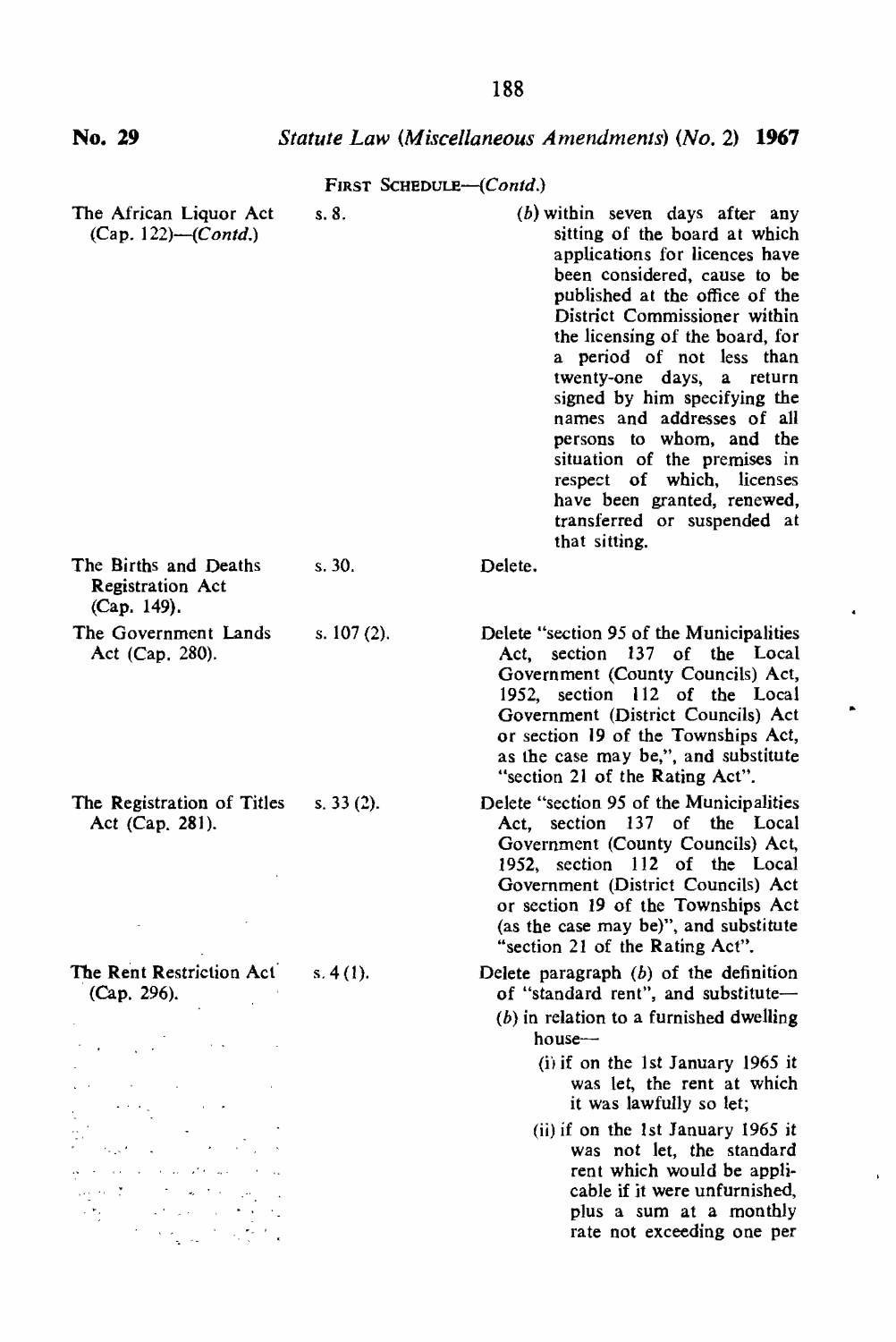| The Rent Restriction Act       | -S., |  |
|--------------------------------|------|--|
| $(Cap. 296)$ ( <i>Contd.</i> ) |      |  |

4 (1). cent of the value (as determined by the tribunal) of the furniture. excluding any soft furnishings, linen, cutlery, kitchen utensils, glassware and crockery, and a sum not exceeding two per cent of the value (as determined by the tribunal) of any soft furnishings, linen, cutlery. kitchen utensils, glassware and crockery.

Add at the end- $-$ 

(4) A member of a tribunal shall hold office during the Minister's pleasure:

Provided that a member may at any time resign by giving notice in writing of his resignation to the Minister.

Insert after section 33-

Proceedings. 33A. (1) A member of a tribunal shall be free from civil liability for anything done or said by him in his capacity as such member.

> (2) If any proceedings whatsoever of a civil nature are brought against a tribunal, or against any member of a tribunal, the tribunal or that member shall be represented by the Attorney-General for the purpose of those proceedings, and any costs and expenses incurred in those proceedings shall be borne by the Government.

Delete "or Regional" in both places where it appears.

Delete.

In the definition of "spray race or hand spray pump", delete "or hand spray. pump". . .

Delete "or another Trustee".

The Oil Production Act s.  $3(2)(b)$  (ii). (Cap. 308).

The Agriculture Act s. 71. (Cap. 318) •.

The Cattle Cleansing Act s. 2. (Cap. 358).

The National Parks of  $s. 5 (7)$ . Kenya Act (Cap. 377).

S.4A.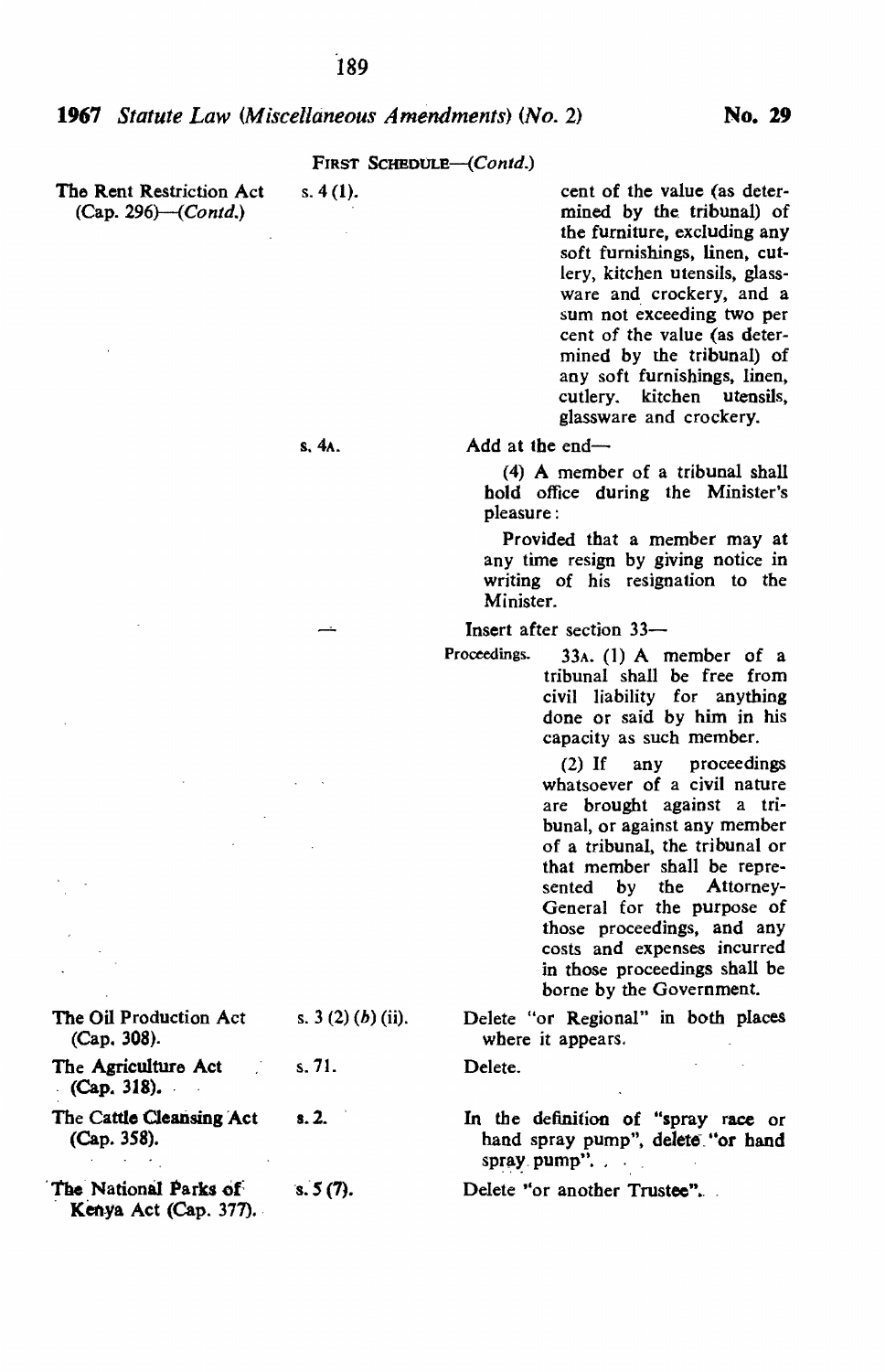| The Customs Tariff Act<br>(Cap. 472).                                                                                                                                                                                                                                                                                                                                                                                                                                                                                       | s. $5(1)(c)$ .       | Delete<br>"Imperial",<br>and substitute<br>"Commonwealth".                                                                                                                                                                                                                                                                          |
|-----------------------------------------------------------------------------------------------------------------------------------------------------------------------------------------------------------------------------------------------------------------------------------------------------------------------------------------------------------------------------------------------------------------------------------------------------------------------------------------------------------------------------|----------------------|-------------------------------------------------------------------------------------------------------------------------------------------------------------------------------------------------------------------------------------------------------------------------------------------------------------------------------------|
| The Stamp Duty Act<br>(Cap. 480).                                                                                                                                                                                                                                                                                                                                                                                                                                                                                           | s. $117(2)$ .        | Delete "Her Majesty's forces for the<br>time being stationed in Kenya and<br>to".                                                                                                                                                                                                                                                   |
| The Building Societies Act<br>(Cap. 489).                                                                                                                                                                                                                                                                                                                                                                                                                                                                                   | Schedule<br>para. 2. | Delete "a Provincial Council".                                                                                                                                                                                                                                                                                                      |
| The Registration of<br><b>Business Names Act</b><br>(Cap. 499).                                                                                                                                                                                                                                                                                                                                                                                                                                                             | s. 17 $(l)(b)$ .     | Delete "Imperial", "Royal", "Crown",<br>"Empire", and substitute<br>"Presi-<br>dential".                                                                                                                                                                                                                                            |
|                                                                                                                                                                                                                                                                                                                                                                                                                                                                                                                             |                      | Delete from "Her Majesty" to the end<br>of the paragraph, and substitute "the<br>President or imports any connexion<br>with the Government or with any<br>municipality<br>or<br>other<br>local<br>authority".                                                                                                                       |
|                                                                                                                                                                                                                                                                                                                                                                                                                                                                                                                             | s. 20.               | Delete, and substitute-                                                                                                                                                                                                                                                                                                             |
|                                                                                                                                                                                                                                                                                                                                                                                                                                                                                                                             |                      | (1) A copy of, or extract from, any<br>document kept, filed or registered at<br>the office of the registrar, and pur-<br>porting to be certified under the<br>hand of the registrar to be true copy<br>or extract, shall in all legal proceed-<br>ings be admissible as prima facie<br>evidence of the contents of the<br>document. |
|                                                                                                                                                                                                                                                                                                                                                                                                                                                                                                                             |                      | (2) The registrar shall not, in any<br>legal proceedings to which he is not<br>a party, be compellable-                                                                                                                                                                                                                             |
|                                                                                                                                                                                                                                                                                                                                                                                                                                                                                                                             |                      | $(a)$ to produce any document the<br>contents of which can be<br>proved under subsection (1)<br>of this section; or                                                                                                                                                                                                                 |
|                                                                                                                                                                                                                                                                                                                                                                                                                                                                                                                             |                      | $(b)$ to appear as a witness to prove<br>the matters recorded in any<br>such document, unless the<br>court for special cause other-<br>wise orders.                                                                                                                                                                                 |
| The Factories Act<br>(Cap. 514).                                                                                                                                                                                                                                                                                                                                                                                                                                                                                            | s.6                  | Delete the definition of "Government<br>of Kenya".<br>a sa tsa bab                                                                                                                                                                                                                                                                  |
| The Architects and<br>$s, 2$ .<br><b>Quantity Surveyors Act</b> <i>in the ch</i><br>$C^{(2)}(Cap, 525)$ .                                                                                                                                                                                                                                                                                                                                                                                                                   |                      | Delete "or a Provincial Council" in<br>both places where it appears.<br>i internet.<br>Against the A                                                                                                                                                                                                                                |
| The Auctioneers Act <sup>5</sup> 8.9.<br>(Cap. 526). $\therefore$ $\therefore$ $\therefore$ $\therefore$ $\therefore$ $\therefore$ $\therefore$ $\therefore$ $\therefore$ $\therefore$ $\therefore$ $\therefore$ $\therefore$ $\therefore$ $\therefore$ $\therefore$ $\therefore$ $\therefore$ $\therefore$ $\therefore$ $\therefore$ $\therefore$ $\therefore$ $\therefore$ $\therefore$ $\therefore$ $\therefore$ $\therefore$ $\therefore$ $\therefore$ $\therefore$ $\therefore$ $\therefore$ $\therefore$ $\therefore$ |                      | Delete "in the case of the Nairobi Area<br>or the President of the Provincial<br>Council in the case of a province"                                                                                                                                                                                                                 |
|                                                                                                                                                                                                                                                                                                                                                                                                                                                                                                                             |                      |                                                                                                                                                                                                                                                                                                                                     |